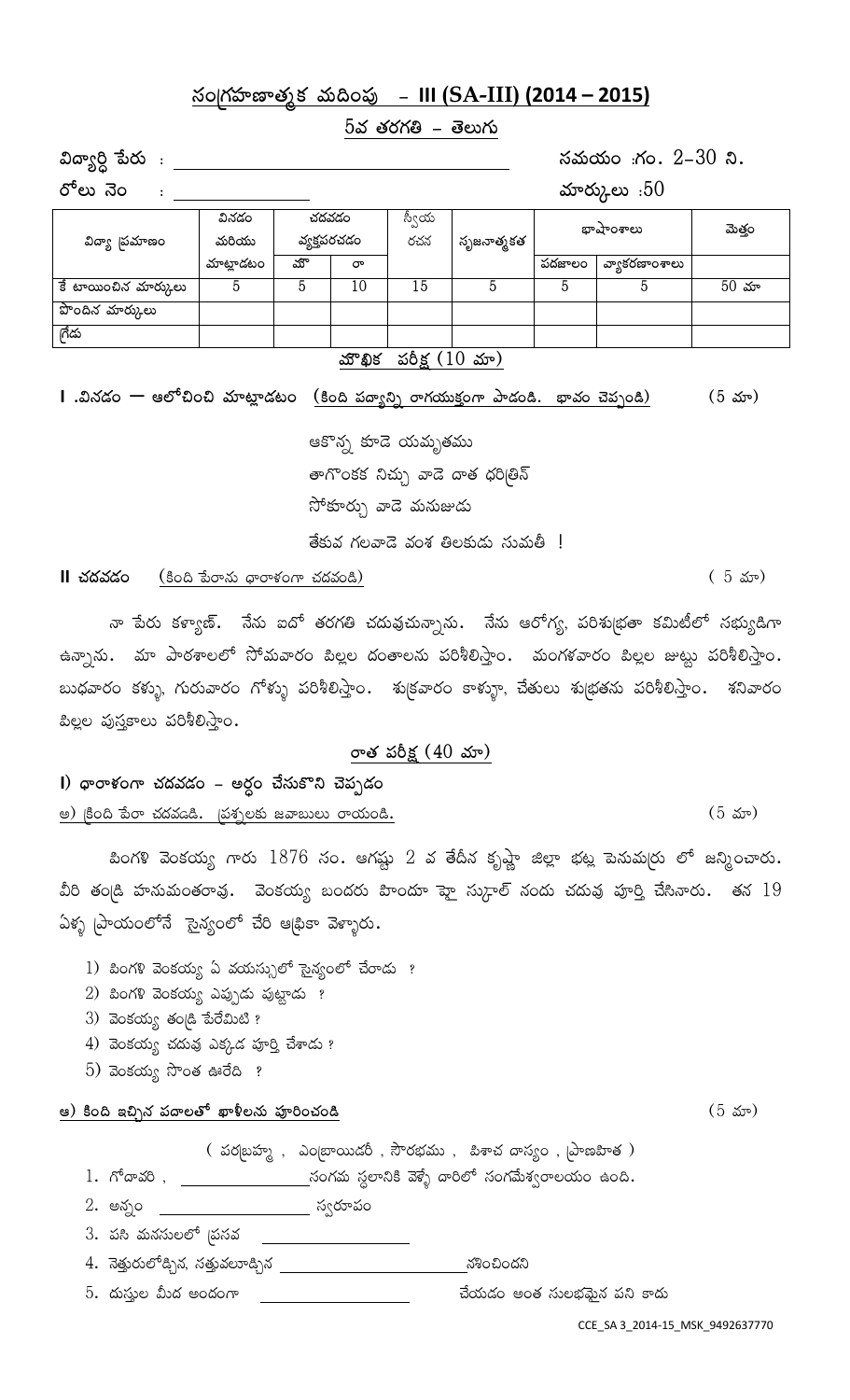**II**)రాయడం (స్వీయరచన) కింది పశ్నలకు ఒకటి లేక రెండు వాక్యాలలో నమాథానంలు రాయండి. (15 మా) అ) స్వతం<sub>[</sub>తోతృవం నేయ సారాంశాన్ని సొంత మాటల్లో రాయండి ?

ఆ) శర్మిల పిల్లి బొమ్మను ఎలా తయారు చేసింది ?

ఇ) పంచారామాలు అని వేటిని అంటారు ? అవి ఎక్కడ ఉన్నాయి ?

ఈ) పుస్తకాలు చదవటం వలన ఎలాంటి లాభాలు ఉంటాయో సొంత మాటల్లో రాయండి ?

ఉ) మొక్కలు బాగా ఎదగాలంటే ఏమి చేయాలి ?

**III. <u>సృజనాత్మకత : –</u> <sub>(</sub>గామంలో మొక్కలు నాటాలని సూచించేలా ఒక పోస్టరును రాయండి (5 మా)** 

IV. ప**దజాలం, వ్యాకరణాంశాలు** : ఎటునుంచి చదివినా ఒకేలా ఉండే పదాలు రాయండి. వాటితో వాక్యాలు రాయండి అ)  $\pm$ ఉదా : పులుపు – చింతపండు పులుపు గా $\pm$ ంటుంది.  $\pm$ ు బా $\pm$ ు (5 మా) 1. ………………………………………………………………………………………………… 2. ……………………………………………………………………………………………….. 3. ……………………………………………………………………………………………….. 4. ……………………………………………………………………………………………….. 5. …………………………………………………………………………………………………. ఆ) <mark>వ్యాకరణాంశాలు :</mark> (5 మా) 1. ÅÖpâyâ ¿xÆZ»Ñ Àâª{â×⪠káÎâÃé¶. (Ð¥yâ Ð¥û×â ~ß{Ö¾Ñ ´pâPª pÖÎâ°ªÚ)  $2.$  అతడు కవిత్వం రాస్తూ ఉన్నాడు. ( ఈ వాక్యం ఏ కాలాన్ని తెలుపుతుంది) $\_\_\_\_\_\_\_\_\_\_\_\_\_\_\_\_\_\_$ 3. తాబేలు కుందేలును ఓడించింది. ( కర్మ ను గుర్తించండి )\_\_\_\_\_\_\_\_\_\_\_\_\_\_\_\_\_\_\_\_\_\_\_\_\_\_ 4. క్రియా రహిత వాక్యాన్ని రాయండి. \_\_\_\_\_\_\_\_\_  $5.$  సీత లక్ష్మీని తోడు తీసుకొని వెళ్ళింది. (విభక్తి ని గుర్తించండి)  $\_$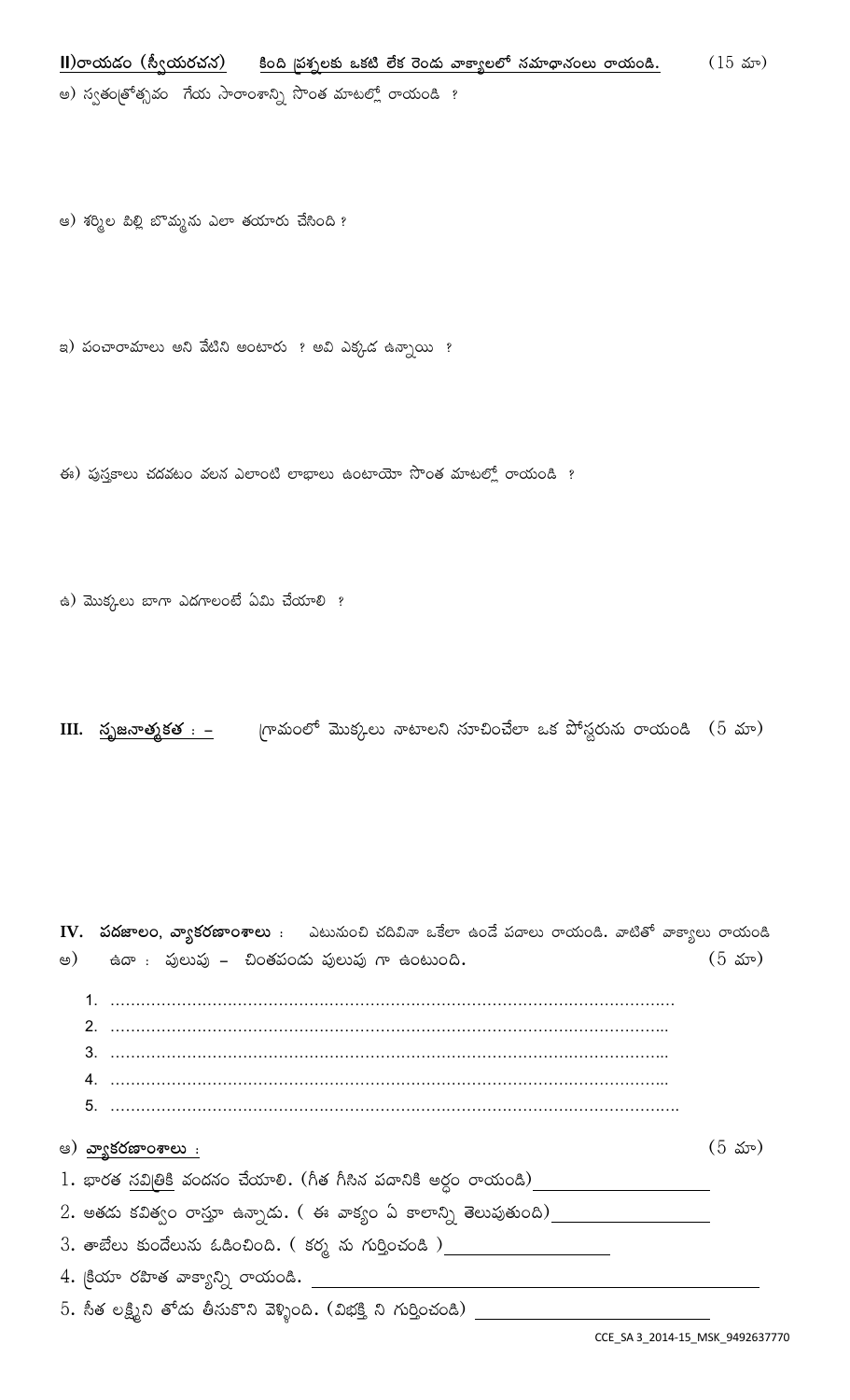# **Summative Assessment – III (SA-III) – 2014 – 2015 ENGLISH – 5 th Class**

| NAME:    | <b>MARKS: 50</b>  |               |             |           |         |            |       |  |
|----------|-------------------|---------------|-------------|-----------|---------|------------|-------|--|
| S.No     | Listening &       | Reading       | Conventions | Vocabulry | Grammar | Creative   | Total |  |
|          | Speaking          | Comprehension | of writing  |           |         | expression | Marks |  |
| Marks    | Class room based  |               |             |           |         | 20         | 50    |  |
| allotted | assessment (10 M) |               |             |           |         |            |       |  |
| Marks    |                   |               |             |           |         |            |       |  |
| obtained |                   |               |             |           |         |            |       |  |

**Listening & Speaking :** Say the following rhyme (5 M)

| Junk food, Junk food     | Junk food, Junk food  |
|--------------------------|-----------------------|
| Go away, Go away         | you are so un healthy |
| Junk food, Junk food     | Junk food, Junk food  |
| Be never seen in my tray | I wanna stay healthy  |
|                          |                       |

Read the paragraph and answer the following : (5 M)

Lalitha a 10 year old girl sowed some tomato seeds in the kitchen garden. The seeds grew into little plants after a few days. Lalitha planted them in the middle of the garden. She pulled every weed and never allowed an insect or a worm near her pet plants. She kpoured water to the plants at night also. She planted flowers all around her plot to make it beautiful.

| 1. How old is lalitha?                                                          |  |
|---------------------------------------------------------------------------------|--|
|                                                                                 |  |
| 3. What are the things lalitha did to protect her little plants?                |  |
|                                                                                 |  |
| 4. Do you also like growing vegetables ? which vegetables do you want to grow ? |  |
|                                                                                 |  |
| 5. In which lesson is above paragraph?                                          |  |

## **Reading comprehension : - Read the following narrative and answer questions**

Children were having pongal holidays they gathered in the ground. Some of them were flying kites. Hurrah my kite is flying high. Look at it, shouted Mohan. See, my kite is also flying height at the same height, cried Anil. Mohan tightened the string over Anil's kite and said to Anil, now see, how my kite will cut your kite. Saying this Mohan pulled the string down.

| 1. Children were having                  | holidays. | (1 M) |  |
|------------------------------------------|-----------|-------|--|
| 2. Where did they gathered?              |           | (1 M) |  |
| 3. Who pulled the string down?           |           | (1 M) |  |
| 4. What game did play the children?      |           | (1 M) |  |
| 5. Write the opposite word to "height" x |           | (1 M) |  |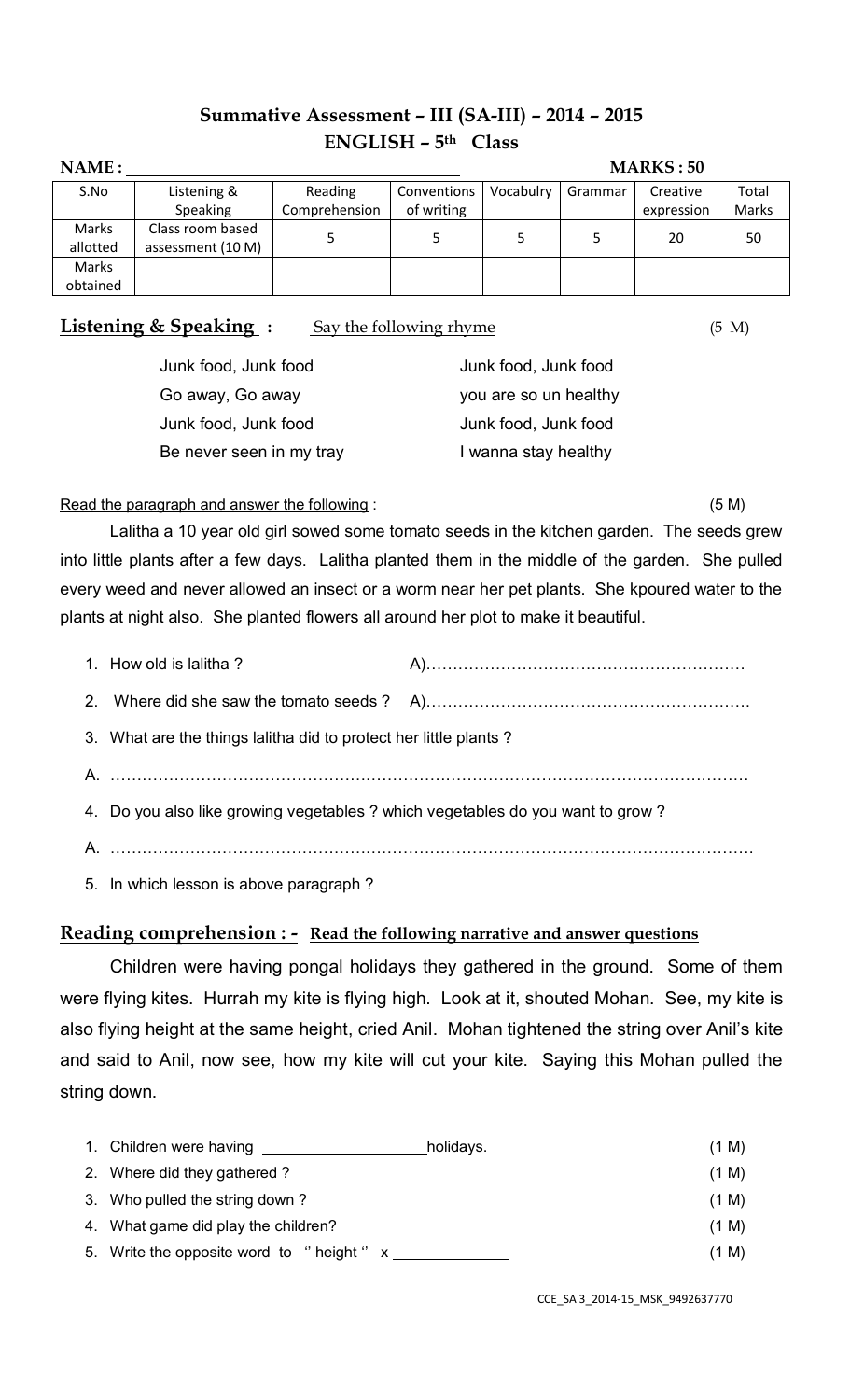# **Conventions of writing :** (5 M)

(Rewrite the following paragraph and make necessary corrections (capitlals, spellings, full stop etc..) last summar i went to bangalore what a beautiful city it is we visited mysore palase "wow what a beautiful construction it is

|     | Vocabulry:                 | Write the names that the trees give us.                                                                               | (5 M)  |
|-----|----------------------------|-----------------------------------------------------------------------------------------------------------------------|--------|
|     |                            | Trees                                                                                                                 |        |
|     | Grammar :                  | Choose the correct words (at, by, for, from, to)                                                                      | (5 M)  |
|     |                            |                                                                                                                       |        |
|     |                            | His uncle is coming  The Krishna Express  Tirupati. The train was                                                     |        |
|     |                            | arrived. When they reached here, Rohit says, welcome  our house, grandpa.                                             |        |
|     | <b>Creative Expression</b> | (20 M)<br>Write the opposites for the following words and write your own sentences.                                   |        |
|     |                            |                                                                                                                       | (10 M) |
|     | 1. Weak                    | X                                                                                                                     |        |
|     | 2. Dislike                 | X                                                                                                                     |        |
|     | 3. Artificial              | X                                                                                                                     |        |
|     | 4. Healthy                 | X                                                                                                                     |        |
|     | 5. Bad                     | X                                                                                                                     |        |
|     |                            |                                                                                                                       |        |
| Ex. | KING,                      | A four letter word is given. Write another word starting with the last letter of the given word. (5 M)<br><b>GOAT</b> |        |
|     | 1. WELL<br>2. FACE         | .                                                                                                                     |        |
| 4.  | 3. TAIL<br><b>DUCK</b>     | .<br>.                                                                                                                |        |

Write a letter to your clas teacher asking him/her a 5 day leave to attend your sister's marriage (5 M)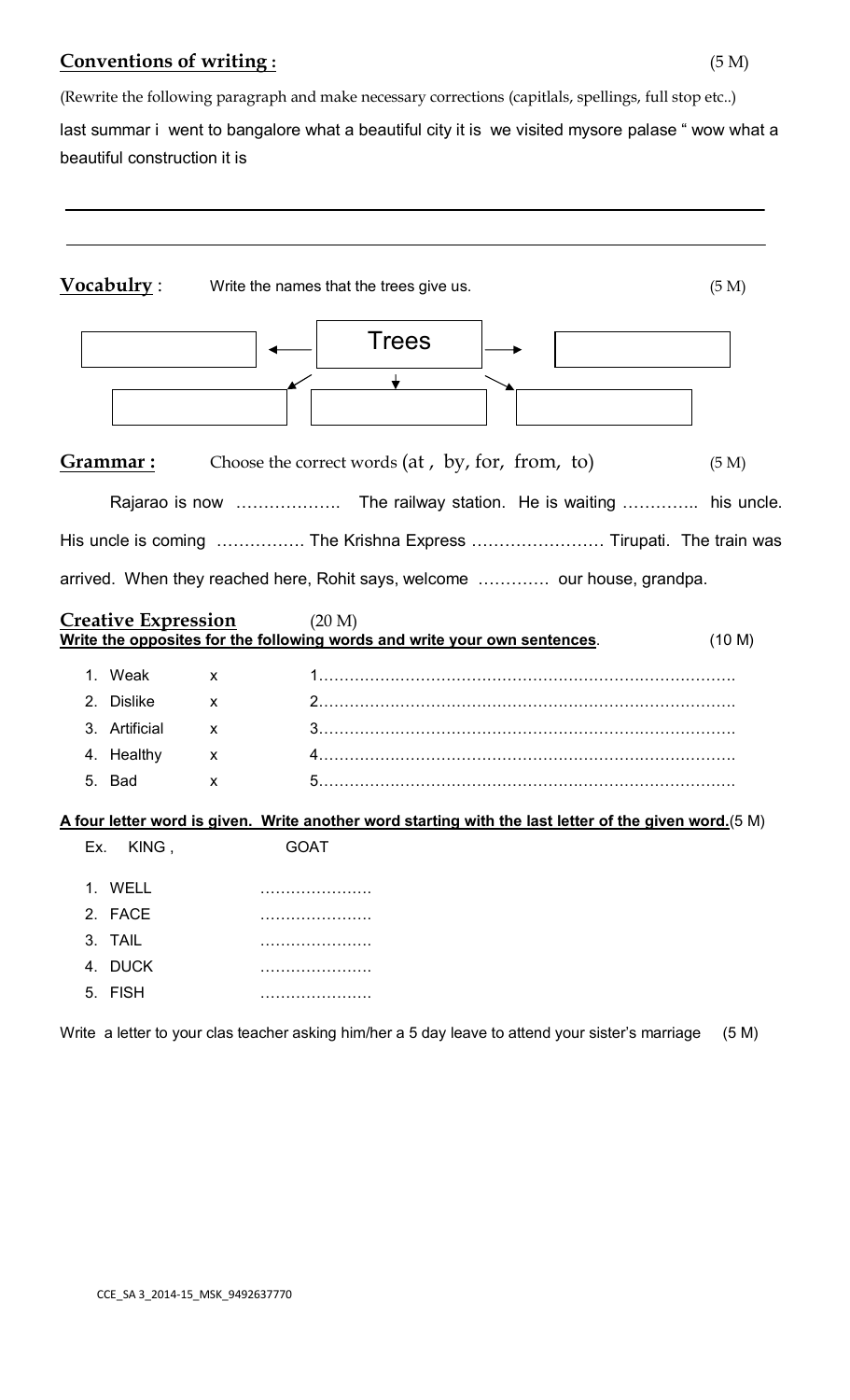# **¿xªZgâÝßéÇéyâWdâ Àâ°¬ª~ßó - III (SA – III) (2014 – 2015)**

## $5$ వ తరగతి – గణితము

| విద్యార్ధి పేరు     |             | సమయం :గం. 2-30 ని.                 |              |           |                    |        |
|---------------------|-------------|------------------------------------|--------------|-----------|--------------------|--------|
| రోలు నెం            |             | మార్కులు : $50$                    |              |           |                    |        |
| విద్యా 'పమాణాలు     | సమస్యా సాధన | కారణాలు చెప్పడం,<br>నిరూపణలు చేయడం | వ్యక్త పరచడం | అనుసంధానం | పాతినిధ్య<br>పరచడం | మొత్తం |
| కేటాయించిన మార్కులు | 25          | 10                                 |              | 5         |                    | 50     |
| సాధించిన మార్కులు   |             |                                    |              |           |                    |        |
| ಗೆಡಿ                |             |                                    |              |           |                    |        |

### **<u>I.సమస్యా సాధన</u> (25 మా)**

1) ఒక డబ్బాలో 26 లడ్డూల చొప్పున 385 డబ్బాలలో ఎన్ని లడ్డూలు ఉండాయి ? (5 మా)

 $2$ )ఒక రోజుకు  $8$  పేజీల చొప్పున చదివితే  $20$  పేజీలు చదవడానికి ఎన్ని రోజులు పడుతుంది ?.  $\hspace{1cm} (5 \hspace{1cm} 20^{\circ})$ 

3) ఒక తరగతిలో 32 మంది విద్యార్ధులు ఉన్నారు. వారిలో  $\frac{3}{4}$  మంది బాలురు. ఆ తరగతిలో బాలుర సంఖ్య ఎంత ?(5 మా)

4) ఒక ఆవు ఉదయం  $14$  లీ.  $500$  మి.లీ. ల పాలు మరియు సాయం[తం  $13$  లీ  $750$  మి.లీ. పాలు ఇస్తుంది. అయిన AÀâó adâ p¨mäȨ Eká+ ¹ÖÈ ~ßîÀâÃéǪ Uªyâ ? (5 ˉ̎)

| $5)$ ఖాళీలను పూరించండి ? |                                                                                                  |      |        |     | $(5 \; 20)$       |
|--------------------------|--------------------------------------------------------------------------------------------------|------|--------|-----|-------------------|
|                          | అ) $8$ కి.మీ. ల $400$ మీ. =                                                                      |      |        | మీ. |                   |
|                          | ఆ) 6300 మీ. = __                                                                                 |      | కి.మీ. | మీ  |                   |
|                          | a) $25 \times 300 =$                                                                             |      |        |     |                   |
|                          | $\approx$ 54 x 32 = 32 x                                                                         |      |        |     |                   |
|                          | ఉ) 9 యొక్క గుణిజాలు అన్ని 3 యొక్క గుణిజాలు అవుతాయా  ? _                                          |      |        |     |                   |
|                          | <b>II</b> కారణాలు చెప్పడం – నిరూపణలు చేయడం $(10 \text{ m})$                                      |      |        |     |                   |
|                          | 6). కళ్యాణ్ వద్ద పర్సులో $321$ రూపాయలు ఉన్నాయి. వాళ్ళ అమ్మ అతనికి $618$ రూపయాలు అదనంగా ఇచ్చినది. |      |        |     |                   |
|                          | ఇప్పుడు అతని వద్ద ఉన్న డబ్బు కింది వాటిలో దేనికి దగ్గరగా ఉంటుంది. దానికి సున్న చుట్టండి.         |      |        |     | $(3 \text{ str})$ |
|                          | 900                                                                                              | 1200 | 800    |     |                   |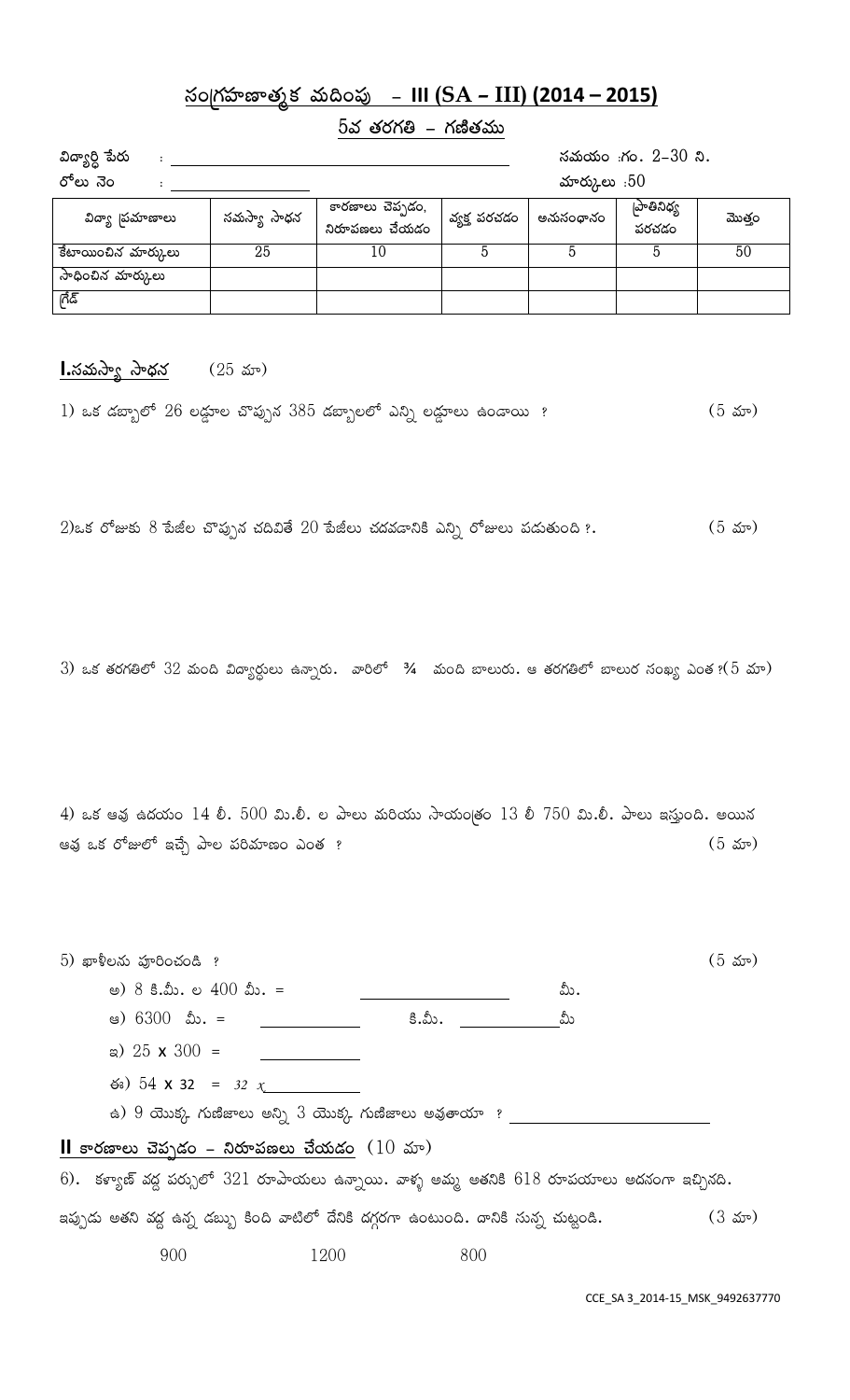| నేనెవరిని.                  |                                                   | 7) నెనొక మూడంకెల సంఖ్యను. ఒకట్ల స్థానంలో 1 , పదుల స్థానంలో 4 మరియు వందల స్థానంలో 6 కలవు. అయితే                                                                                                                                                                                                                                                                                                                                                                                                                                                                                                                                                 |          |                                                                    |                                                           | $(2 \del x)$      |
|-----------------------------|---------------------------------------------------|------------------------------------------------------------------------------------------------------------------------------------------------------------------------------------------------------------------------------------------------------------------------------------------------------------------------------------------------------------------------------------------------------------------------------------------------------------------------------------------------------------------------------------------------------------------------------------------------------------------------------------------------|----------|--------------------------------------------------------------------|-----------------------------------------------------------|-------------------|
|                             |                                                   | $50, 40, 30, \underline{\hspace{1cm}}, \underline{\hspace{1cm}}, \underline{\hspace{1cm}}, \underline{\hspace{1cm}}, \underline{\hspace{1cm}}, \underline{\hspace{1cm}}, \underline{\hspace{1cm}}, \underline{\hspace{1cm}}, \underline{\hspace{1cm}}, \underline{\hspace{1cm}}, \underline{\hspace{1cm}}, \underline{\hspace{1cm}}, \underline{\hspace{1cm}}, \underline{\hspace{1cm}}, \underline{\hspace{1cm}}, \underline{\hspace{1cm}}, \underline{\hspace{1cm}}, \underline{\hspace{1cm}}, \underline{\hspace{1cm}}, \underline{\hspace{1cm}}, \underline{\hspace{1cm}}, \underline{\hspace{1cm}}, \underline{\hspace{1cm}}, \underline$ |          |                                                                    |                                                           |                   |
|                             | $8$ ) కింది వాటికి సమాధానంలు <sub>(</sub> వాయండి. |                                                                                                                                                                                                                                                                                                                                                                                                                                                                                                                                                                                                                                                |          |                                                                    |                                                           | $(5 \text{ } 5)$  |
|                             |                                                   | 1) $39 + 42 = 42 + \dots$                                                                                                                                                                                                                                                                                                                                                                                                                                                                                                                                                                                                                      |          |                                                                    |                                                           |                   |
| 3)                          |                                                   | $682 - 115 =$                                                                                                                                                                                                                                                                                                                                                                                                                                                                                                                                                                                                                                  |          |                                                                    | 4) $16 \times 56 = 56 \times \dots \dots \dots \dots$     |                   |
|                             |                                                   | 5) $999 \times 1 = 1 \times \dots$                                                                                                                                                                                                                                                                                                                                                                                                                                                                                                                                                                                                             |          |                                                                    |                                                           |                   |
|                             |                                                   |                                                                                                                                                                                                                                                                                                                                                                                                                                                                                                                                                                                                                                                |          |                                                                    |                                                           |                   |
| <u>III వ్యక్త పరచుట :</u>   |                                                   |                                                                                                                                                                                                                                                                                                                                                                                                                                                                                                                                                                                                                                                |          |                                                                    |                                                           | $(5 \text{ } 5)$  |
|                             |                                                   |                                                                                                                                                                                                                                                                                                                                                                                                                                                                                                                                                                                                                                                |          |                                                                    |                                                           |                   |
|                             |                                                   | $10$ ). లంబ కోణం యొక్క కొలత _____________ డి[గీలు                                                                                                                                                                                                                                                                                                                                                                                                                                                                                                                                                                                              |          |                                                                    |                                                           |                   |
|                             |                                                   |                                                                                                                                                                                                                                                                                                                                                                                                                                                                                                                                                                                                                                                |          |                                                                    |                                                           |                   |
|                             |                                                   | 12). $1223$ మీ = ____________ కి.మీ________________ మీ.                                                                                                                                                                                                                                                                                                                                                                                                                                                                                                                                                                                        |          |                                                                    |                                                           |                   |
|                             |                                                   |                                                                                                                                                                                                                                                                                                                                                                                                                                                                                                                                                                                                                                                |          |                                                                    |                                                           |                   |
|                             |                                                   |                                                                                                                                                                                                                                                                                                                                                                                                                                                                                                                                                                                                                                                |          |                                                                    |                                                           | $(5 \text{ str})$ |
|                             |                                                   |                                                                                                                                                                                                                                                                                                                                                                                                                                                                                                                                                                                                                                                |          |                                                                    |                                                           |                   |
| పర్వత శిఖరం                 | ఎత్తు                                             | ಡೆಕಂ                                                                                                                                                                                                                                                                                                                                                                                                                                                                                                                                                                                                                                           |          |                                                                    | 1. పపంచంలో ఎత్తైన శిఖరం ______________________            |                   |
| కాంచన్ గంగ                  | $8586$ మీ                                         | భారత్ /నేపాల్                                                                                                                                                                                                                                                                                                                                                                                                                                                                                                                                                                                                                                  |          |                                                                    | $2.$ కాంచన్ గంగ కన్న ఎవరెన్ట్ ఎత్తు ఎంత ? _______________ |                   |
| ਤ $-2$                      | $8611$ మీ                                         | పాకిస్టాన్                                                                                                                                                                                                                                                                                                                                                                                                                                                                                                                                                                                                                                     |          |                                                                    | $3.$ పర్వత శిఖరాలు, వాటి ఎత్తులు అవరోహణ (కమంలో రాయండి.    |                   |
| _<br>ಎವೆರಸ್ಟ                | 8848 మీ                                           | ನೆಎಂಕ್ /ಟಿಪರ್ಟ್                                                                                                                                                                                                                                                                                                                                                                                                                                                                                                                                                                                                                                |          |                                                                    |                                                           |                   |
| మకాల్                       | $8485$ మీ                                         | నేపాల్/టిబెట్                                                                                                                                                                                                                                                                                                                                                                                                                                                                                                                                                                                                                                  |          | $4.$ అన్నిటి కన్న తక్కువ ఎత్తు గల పర్వత శిఖరం $\rule{1em}{0.15mm}$ |                                                           |                   |
| లోత్సే                      | $8516$ మీ                                         | నేపాల్                                                                                                                                                                                                                                                                                                                                                                                                                                                                                                                                                                                                                                         |          |                                                                    |                                                           |                   |
|                             |                                                   |                                                                                                                                                                                                                                                                                                                                                                                                                                                                                                                                                                                                                                                |          | 5.లోత్సే పర్వత శిఖరం ఏ దేశంలో ఉన్నది                               |                                                           |                   |
| <u>V  పాతినిధ్య పరచడం</u> : |                                                   |                                                                                                                                                                                                                                                                                                                                                                                                                                                                                                                                                                                                                                                |          |                                                                    |                                                           | $(5 \text{ str})$ |
|                             |                                                   |                                                                                                                                                                                                                                                                                                                                                                                                                                                                                                                                                                                                                                                |          |                                                                    |                                                           |                   |
|                             |                                                   | కింది పటంలో ఒక వ్వాపారి సోమవారం నుండి శనివారం వరకు అమ్మిన సైకిళ్ల వివరాలు ఉన్నాయి. వాటి ఆధారంగా                                                                                                                                                                                                                                                                                                                                                                                                                                                                                                                                                |          |                                                                    |                                                           |                   |
|                             |                                                   |                                                                                                                                                                                                                                                                                                                                                                                                                                                                                                                                                                                                                                                |          |                                                                    |                                                           |                   |
|                             |                                                   |                                                                                                                                                                                                                                                                                                                                                                                                                                                                                                                                                                                                                                                |          |                                                                    |                                                           |                   |
|                             |                                                   |                                                                                                                                                                                                                                                                                                                                                                                                                                                                                                                                                                                                                                                |          |                                                                    |                                                           |                   |
|                             |                                                   |                                                                                                                                                                                                                                                                                                                                                                                                                                                                                                                                                                                                                                                |          |                                                                    |                                                           |                   |
|                             |                                                   |                                                                                                                                                                                                                                                                                                                                                                                                                                                                                                                                                                                                                                                |          |                                                                    |                                                           |                   |
|                             |                                                   |                                                                                                                                                                                                                                                                                                                                                                                                                                                                                                                                                                                                                                                |          |                                                                    |                                                           |                   |
|                             |                                                   |                                                                                                                                                                                                                                                                                                                                                                                                                                                                                                                                                                                                                                                |          |                                                                    |                                                           |                   |
|                             |                                                   |                                                                                                                                                                                                                                                                                                                                                                                                                                                                                                                                                                                                                                                |          |                                                                    |                                                           |                   |
|                             | సోమవారము                                          | మంగళవారము<br>బుధవారము                                                                                                                                                                                                                                                                                                                                                                                                                                                                                                                                                                                                                          | గురవారము | శు(కవారము                                                          | శనివారము                                                  |                   |
|                             |                                                   |                                                                                                                                                                                                                                                                                                                                                                                                                                                                                                                                                                                                                                                |          |                                                                    |                                                           |                   |
|                             |                                                   | అ) బుధవారము ఎన్ని మోటారు సైకిళ్లు అమ్మినారు  ?                                                                                                                                                                                                                                                                                                                                                                                                                                                                                                                                                                                                 |          |                                                                    |                                                           |                   |
|                             |                                                   | ఆ) ఏ రోజున ఎక్కువ సంఖ్యలో మోటారు సైకిళ్లు అమ్మినారు  ?                                                                                                                                                                                                                                                                                                                                                                                                                                                                                                                                                                                         |          |                                                                    |                                                           |                   |
|                             |                                                   | ఇ)ఏ రోజు తక్కువ సంఖ్యలో మోటారు సైకిళ్లు అమ్మినారు  ? ఎన్ని  ?                                                                                                                                                                                                                                                                                                                                                                                                                                                                                                                                                                                  |          |                                                                    |                                                           |                   |
|                             |                                                   | ఈ)మొత్తం వారంలో అమ్మిన మోటారు సైకిళ్లు ఎన్ని ?<br>ఉ) మంగళవారం అమ్మిన మోటారు సైకిళ్ల సంఖ్య, శనివారం అమ్మిన మోటారు సైకిళ్లకు ఎన్ని రెట్లు  ? -                                                                                                                                                                                                                                                                                                                                                                                                                                                                                                   |          |                                                                    |                                                           |                   |
|                             |                                                   |                                                                                                                                                                                                                                                                                                                                                                                                                                                                                                                                                                                                                                                |          |                                                                    |                                                           |                   |

CCE\_SA 3\_2014-15\_MSK\_9492637770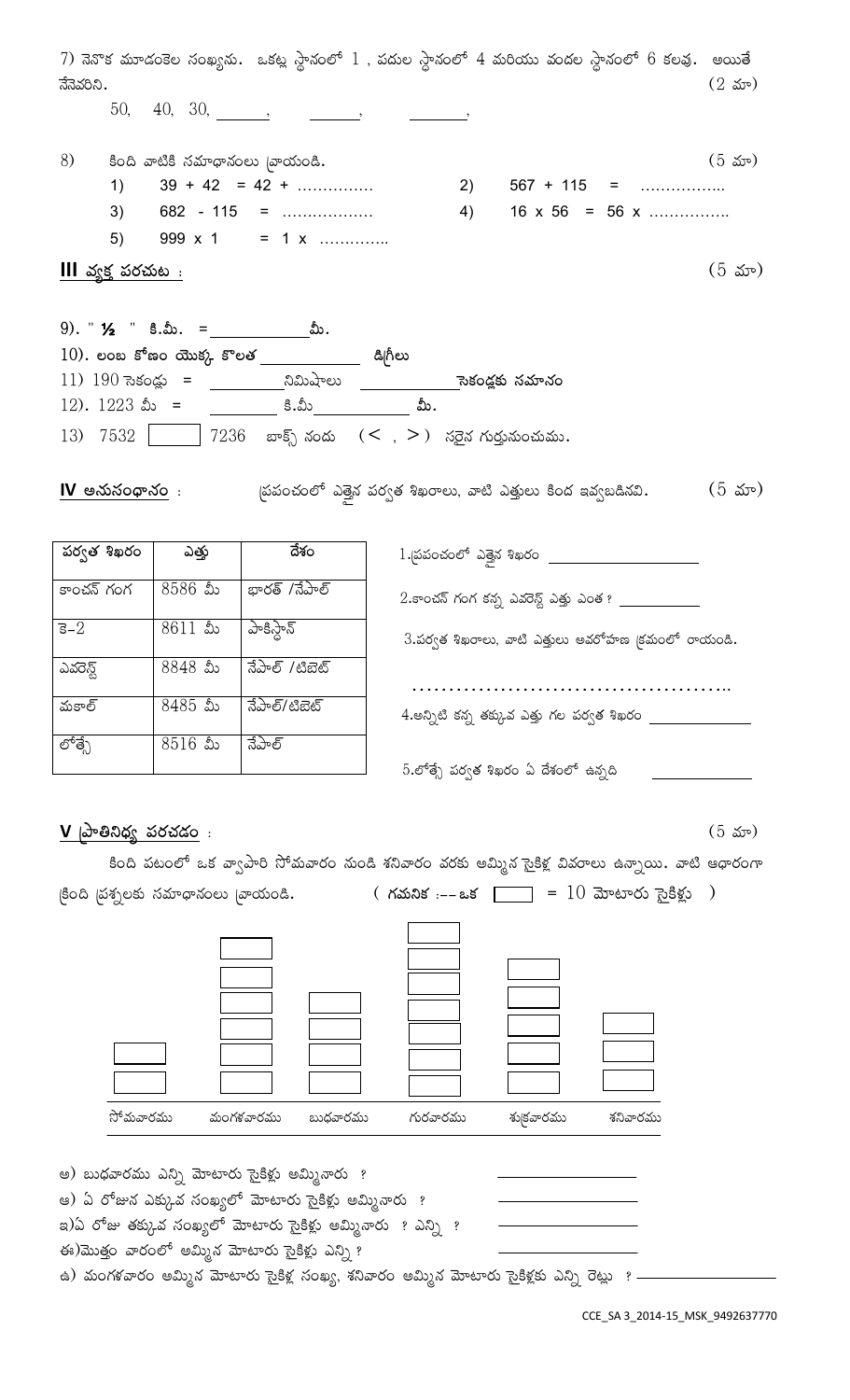# **¿xªZgâÝßéÇéyâWdâ Àâ°¬ª~ßó - III (SA – III) (2014 – 2015)**

# <u> 5వ తరగతి – పరిసరాల విజ్ఞానము</u>

| విద్యార్ది పేరు                                  | సమయం :గం. 2-30 ని. |                       |                          |                      |                  |                  |        |  |
|--------------------------------------------------|--------------------|-----------------------|--------------------------|----------------------|------------------|------------------|--------|--|
| రోలు నెం                                         |                    |                       |                          |                      | మార్కులు: $50$   |                  |        |  |
| విద్యా 'పమాణాలు                                  | విషయావ<br>గాహన     | పశ్నించడం<br>పరికల్పన | పయోగాలు<br>క్షేత పరిశీలన | సమాచార<br>నైపుణ్యాలు | బొమ్మలు<br>గీయడం | పశంస<br>వైవిధ్యం | మొత్తం |  |
| కేటాయించిన మార్కులు                              | 20                 | 5                     | 5                        | 10                   | 5                | 5                | 50     |  |
| సాధించిన మార్కులు                                |                    |                       |                          |                      |                  |                  |        |  |
| ಗೆಡಿ                                             |                    |                       |                          |                      |                  |                  |        |  |
| విషయావగాహన                                       |                    |                       |                          |                      |                  |                  |        |  |
| అ) కింది (పశ్చలలో ఏదేని ఒక దానికి సమాధానం రాయండి |                    |                       |                          |                      |                  |                  | (5 మా) |  |

రాజ్యాంగ పీఠిక లోని ఏవైనా  $4$  అంశాలు రాయండి $($ లేదా $)$ పౌష్టికాహారం అంటే ఏమిటి ? మనకు శక్తినిచ్చే, ఆరోగ్యం ఇచ్చే, పెరుగుదలకు తోడ్పడే ఆహార పదార్ధాలకు ఉదాహరణలు ఇవ్వండి

A)ZѪ¬ Z~ßµâQÈæ ¿xÀâÃé|Ö×ÖȰ pÖÎâ°ªÚ (15 ˉ̎)

 $1$ )జంతువులపై మనము ఏయే అవసరాల కోసం ఆధారపడుతున్నాము ?

 $2)$ వ్యవసాయం ఒక మంచి వృత్తి. మంచి పని. దీనిని ఎలా సమర్దిస్తారు ?

3) పురాతన కట్టడాలు, కోటాల ద్వారా మనం ఏ విషయాలు తెలుసుకోవచ్చు ?

4) గిరిజనులు (పకృతిలో లభించే ఏ ఏ వస్తువులను ఎక్కువగా వాడతారు ?

 $5$ )విద్యుత్సు పొదుపుగా వాడాలంటే నీవు ఏమేమి చేస్తావు  $\,$  ?

**ఈ**) కింది ఖాళీలను పూరించండి **6 కథలో కోసం కోసం కోసం కోసం కోసం కోసం కోసం** (5 మా)  $1.$  వన్య [పాణి చట్టం  $\begin{array}{r} \_ \text{1.} \end{array}$  చంవత్సరంలో చేయబడినది.  $2.\,$ భూమి చుట్టూ చందుడు తిరిగి రావడానికి  $\_\_\_\_\_$ రోజులు పడుతుంది.  $3.\overline{\textrm{km}}$ మికి అతి దగ్గరగా ఉన్న పొర $\underline{\hspace{1.5cm}1\,}$  $4.$  బాలల పార్లమెంటును  $\underbrace{\qquad \qquad \qquad }$ మంది బాల బాలికలతో ఏర్పాటు చేయవచ్చు.  $5.$  కంటికి వైద్యం చేసే డాక్టరును  $\begin{array}{c|c} - \hline \end{array}$ ు అంటారు